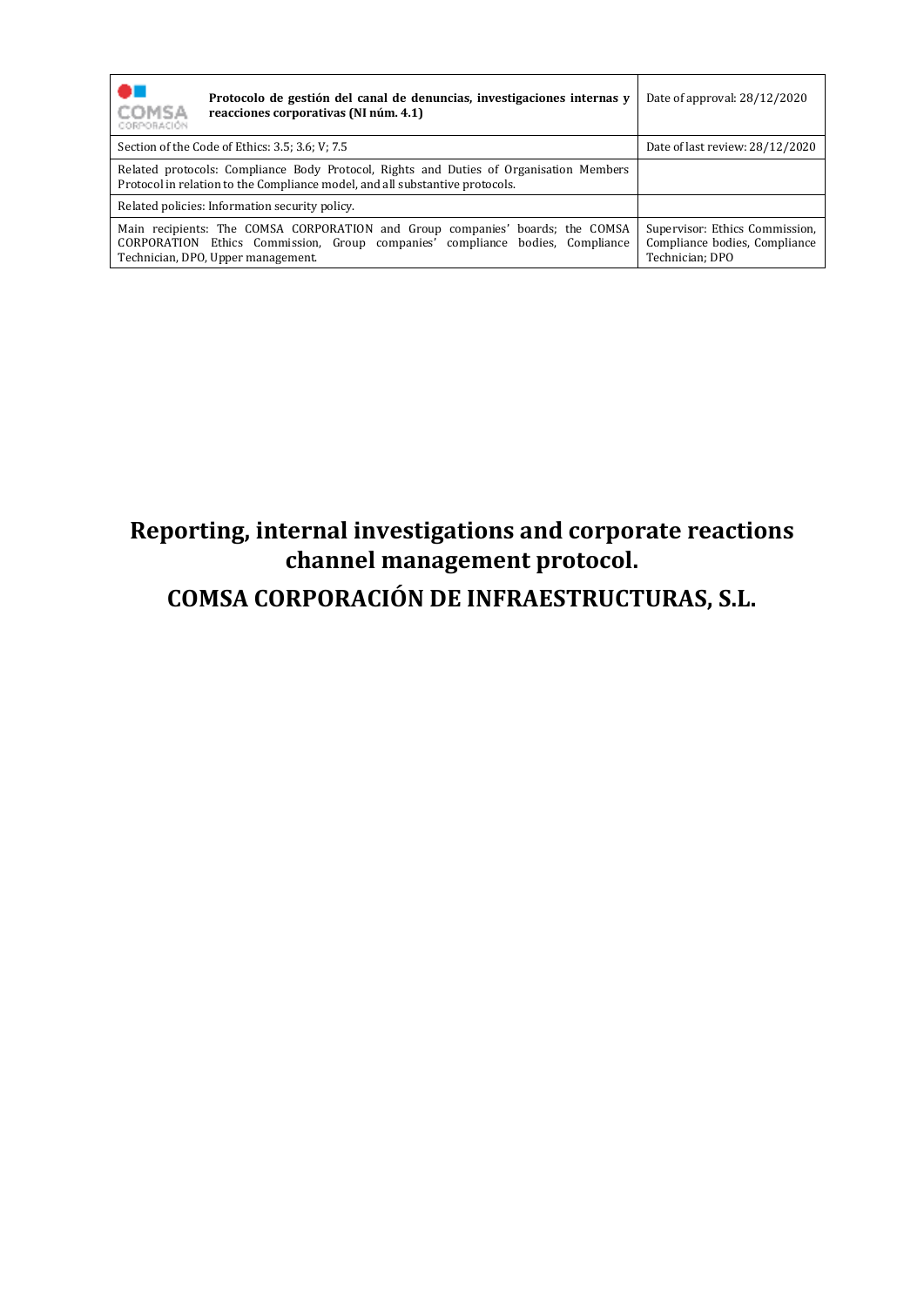| Protocolo de gestión del canal de denuncias, investigaciones internas y<br>COMSA<br>reacciones corporativas (NI núm. 4.1)<br>CORPORACIÓN                                                             | Date of approval: $28/12/2020$                                                     |
|------------------------------------------------------------------------------------------------------------------------------------------------------------------------------------------------------|------------------------------------------------------------------------------------|
| Section of the Code of Ethics: 3.5; 3.6; V; 7.5                                                                                                                                                      | Date of last review: 28/12/2020                                                    |
| Related protocols: Compliance Body Protocol, Rights and Duties of Organisation Members<br>Protocol in relation to the Compliance model, and all substantive protocols.                               |                                                                                    |
| Related policies: Information security policy.                                                                                                                                                       |                                                                                    |
| Main recipients: The COMSA CORPORATION and Group companies' boards; the COMSA<br>CORPORATION Ethics Commission, Group companies' compliance bodies, Compliance<br>Technician, DPO, Upper management. | Supervisor: Ethics Commission.<br>Compliance bodies, Compliance<br>Technician; DPO |

# **Art. 1 Purpose**

- 1. In accordance with current law, and in the interest of promoting a corporate culture based on ethical and regulatory compliance, as well as to prevent, uncover and react in the event of any offences of the Code of Ethics and other internal regulations, COMSA CORPORACIÓN DE INFRAESTRUCTURAS, S. L. (hereinafter, the COMSA CORPORATION) enables an Ethics Channel or reporting channel.
- 2. The Ethics Channel or reporting channel is a communication tool, which allows both the COMSA CORPORATION and Group companies' internal staff, $1$  as well as third parties, to be able to make the Organisation aware of any breaches of the law, the Code of Ethics or internal Group regulations, **via the notification of situations of risk or ethical or regulatory non-compliance. Hereinafter, when referring to the COMSA CORPORATION and Group companies as a whole, the expressions 'Organisation' or 'Group' will be used.**
- 3. Via this Protocol it details, on one side the operation and requirements upon which the COMSA CORPORATION and Group companies' Ethics channel is based, and on the other, it implements the procedure that is to be followed for it to be correctly managed, as well as for the investigation and where applicable, sanctions in relation to offences.

#### **Art. 2 Area of application.**

- 1. Members of the board, all directors and COMSA CORPORATION and Group companies' staff, (hereinafter members of the boards, directors and COMSA CORPORATION and Group companies staff, will be referred to individually or as a whole as '**members**' or '**members of the organisation**'), are required to immediately notify, via the communication channels established by the Organisation, any information or documentation they may have received and which relate to a possible breach of the law, the Code of Ethics or any of the implementing prevention protocols.
- 2. The COMSA CORPORATION makes available to all members of the Organisation the Ethics Channel or the reporting channel, as a confidential conduit for:

<sup>1</sup> An updated annex of the companies within the group, to which the COMSA CORPORATION compliance model is applicable, is published on the COMSA CORPORATION webpage **www.comsa.com**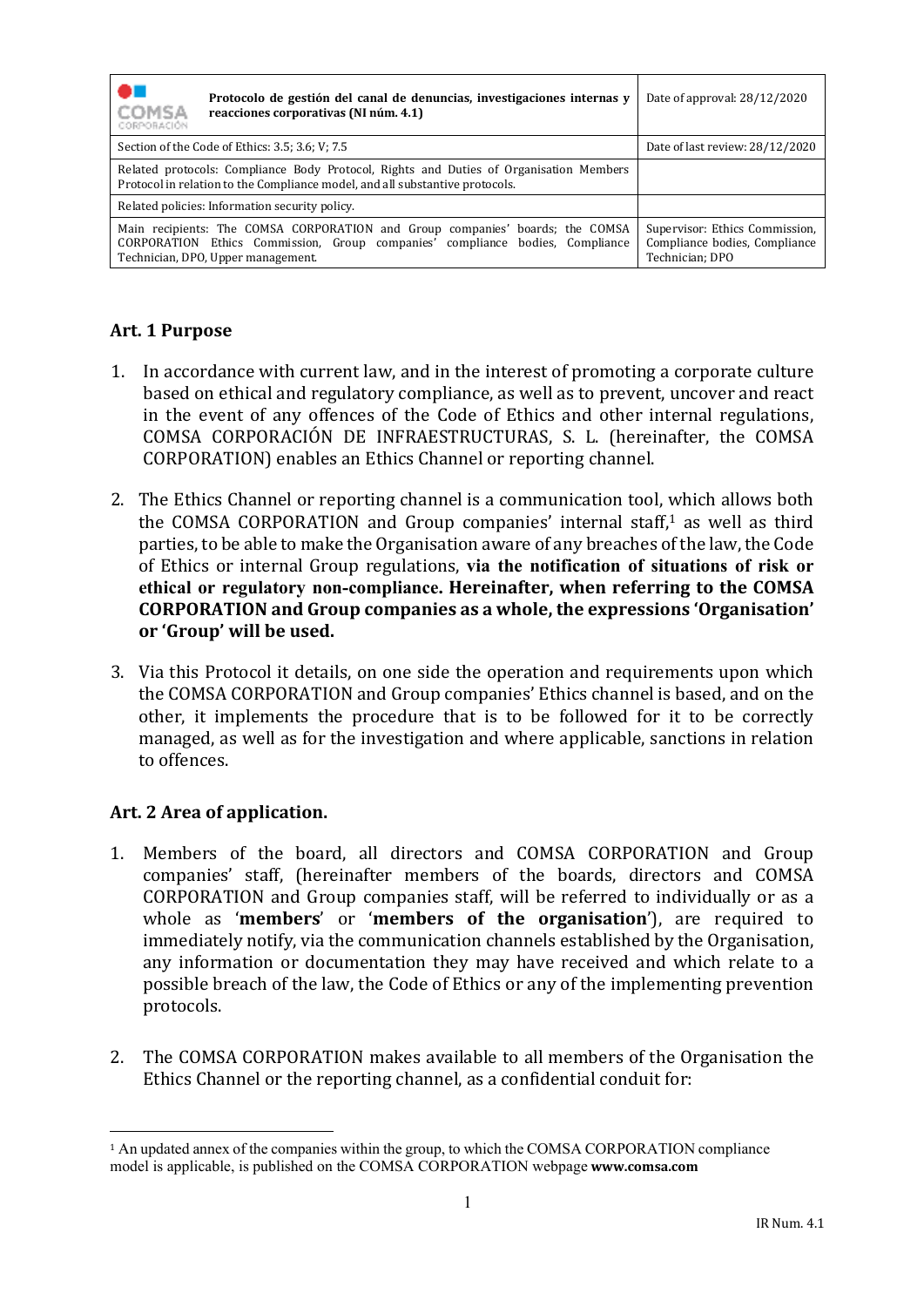| Reporting, internal investigations and corporate reactions channel<br>management protocol (IR num. 4.1)                                                                                              | Date of approval: 28/12/2020                                                       |
|------------------------------------------------------------------------------------------------------------------------------------------------------------------------------------------------------|------------------------------------------------------------------------------------|
| Section of the Code of Ethics: 3.5; 3.6; V; 7.5                                                                                                                                                      | Date of last review:<br>28/12/2020                                                 |
| Related protocols: Compliance Body Protocol, Rights and Duties of Organisation Members<br>Protocol in relation to the Compliance model, and all substantive protocols.                               |                                                                                    |
| Related policies: Information security policy.                                                                                                                                                       |                                                                                    |
| Main recipients: The COMSA CORPORATION and Group companies' boards; the COMSA<br>CORPORATION Ethics Commission, Group companies' compliance bodies, Compliance<br>Technician, DPO, Upper management. | Supervisor: Ethics Commission,<br>Compliance bodies, Compliance<br>Technician; DPO |

- i) The notification of malpractice and ethical and regulatory non-compliance of which they are aware.
- ii) Observing behaviour, conduct or areas of risk.
- iii) Informing, when there is reasonable suspicion, of real or potential offences that have occurred or which very probably may occur within the Organisation.
- iv) Raising doubts and making consultations, as well as proposing improvements in the existing internal monitoring systems at the Organisation, in the various matters addressed in the Code of Ethics.
- 3. Furthermore, third parties (suppliers, clients and others) may access the Ethics Channel, who are or have been in contact with the COMSA CORPORATION or any of the Group companies at any time.
- 4. Individuals who send notifications should only provide specific and objective information that is necessary in order to determine if the subject of said notification is relevant for the purposes of the compliance model. In relation to this, interested parties should avoid, unless vital in order to understand the scope of the notification, providing personal information that reveals the ethnic or racial origin, political opinions, religious or philosophical beliefs, trade union membership, as well as biometric data, information relating to health or sex life or sexual orientation of the interested party or reporting person, the reported person or third parties.
- 5. Notifications including information, reports, doubts, consultations or alerts of possible risks of ethical and regulatory breaches may not refer to areas other than those previously mentioned (see above, section 2). In relation to this, notifications of a purely work-related and/or human resources matters regarding the Organisation are outside of the scope of application of the Ethics Channel, as well as commercial matters that do not reasonably affect the commercial or professional relationship between the COMSA CORPORATION and Group companies and their clients, suppliers or third parties with whom a direct relationship is held. These matters must be channelled via other ordinary channels within the Organisation, such as the Human Resources Department, the Communication Department and Purchasing Department etc.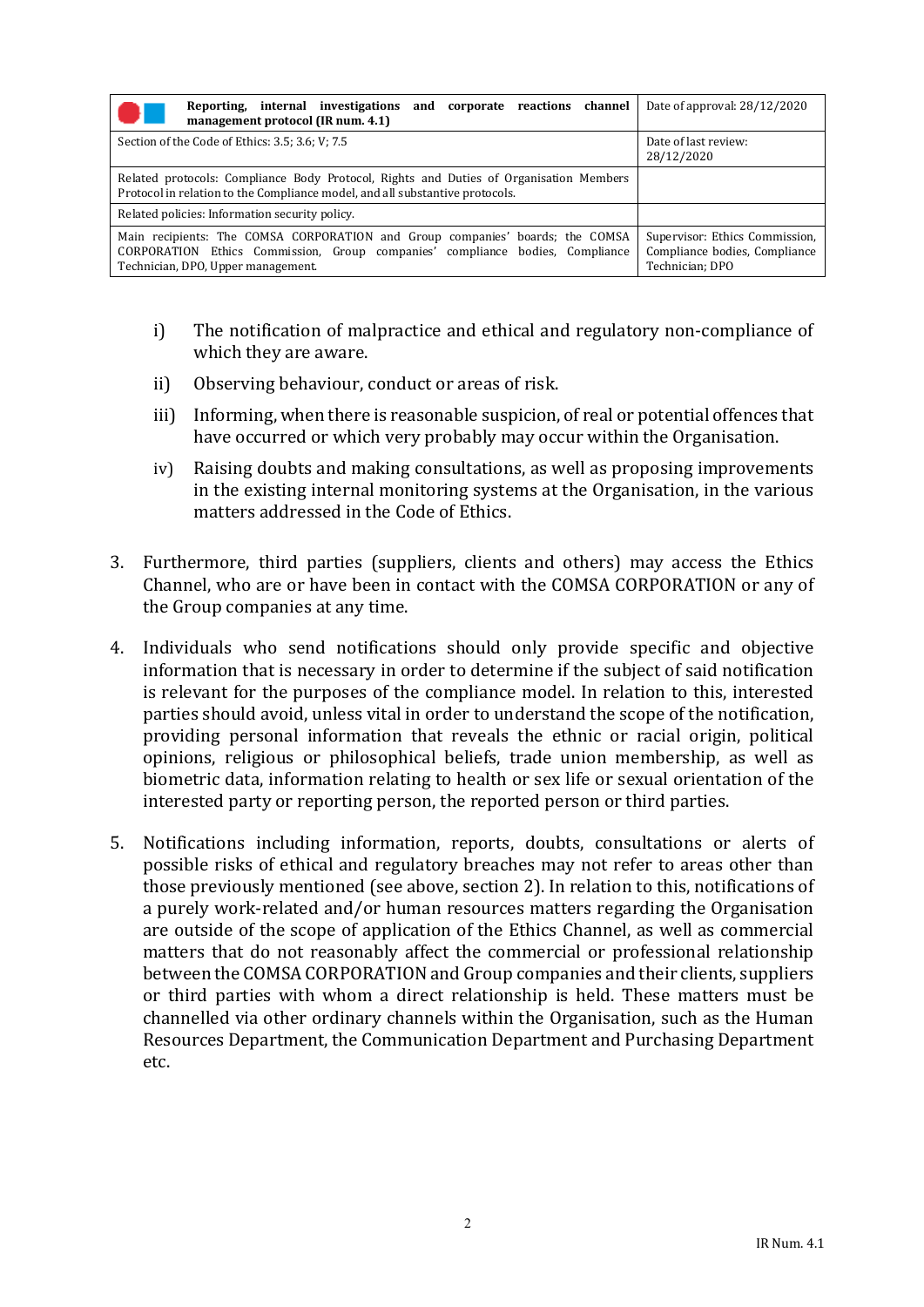| Reporting, internal investigations and corporate reactions channel<br>management protocol (IR num. 4.1)                                                                                              | Date of approval: 28/12/2020                                                       |
|------------------------------------------------------------------------------------------------------------------------------------------------------------------------------------------------------|------------------------------------------------------------------------------------|
| Section of the Code of Ethics: 3.5; 3.6; V; 7.5                                                                                                                                                      | Date of last review:<br>28/12/2020                                                 |
| Related protocols: Compliance Body Protocol, Rights and Duties of Organisation Members<br>Protocol in relation to the Compliance model, and all substantive protocols.                               |                                                                                    |
| Related policies: Information security policy.                                                                                                                                                       |                                                                                    |
| Main recipients: The COMSA CORPORATION and Group companies' boards; the COMSA<br>CORPORATION Ethics Commission, Group companies' compliance bodies, Compliance<br>Technician, DPO, Upper management. | Supervisor: Ethics Commission.<br>Compliance bodies, Compliance<br>Technician; DPO |

#### **Art. 3 Means of communication**

- 1. Sending information, reports, doubts, consultations or alerts of possible risks of ethical or regulatory breaches (hereinafter, also defined as a whole as 'notifications'), may be submitted, always acting in good faith, via any of the Organisation's existing notification channels: starting with making a report to your supervisor, written notification via the Ethics Channel or verbal notification to any member of the Ethics Commission, or the compliance body of one of the Group companies.
- 2. In relation to writing to the commission, you can make use of the Ethics Channel or reporting channel at the following email addresses:
	- Ethics Channel email: ComisiondeEtica@comsa.com
	- Via post by sending a letter to the Chair of the COMSA CORPORATION Ethics Commission: C/Viriato, 47 08014 Barcelona

Another postal address may be included for Group companies.

Only those that the Ethics Commission specifically appoints for ordinary management of the aforementioned Channel will have direct and exclusive access to the notification's contents in these inboxes, as part of the internal control and compliance functions, ensuring the confidentiality of the reporting person's identity, and of any third party mentioned in the report.

The COMSA CORPORATION and Group companies will ensure that notifications are channelled **as a priority via the Ethics Channel.** For this purpose, the existence of the Organisation's Ethics Channel will be shared in order for it to be easily accessible by members of the Organisation and known by them. In relation to this, the direct access inbox to the Ethics Channel email will be enabled at the www.comsa.com website. That being said, if news of a possible breach arrives by other channels, the Organisation will act in accordance with the provisions of this Protocol.

- 3. Furthermore, whenever considered suitable or reasonable, the local regulations of any of the countries in which the Group companies operate, where required, will enable other **special contact channels**, which will be shared in due course.
- 4. When an individual requests a **face-to-face meeting** in order to make a report, the COMSA CORPORATION Ethics Commission, or the Group companies' compliance bodies will require the person making the report to give their consent to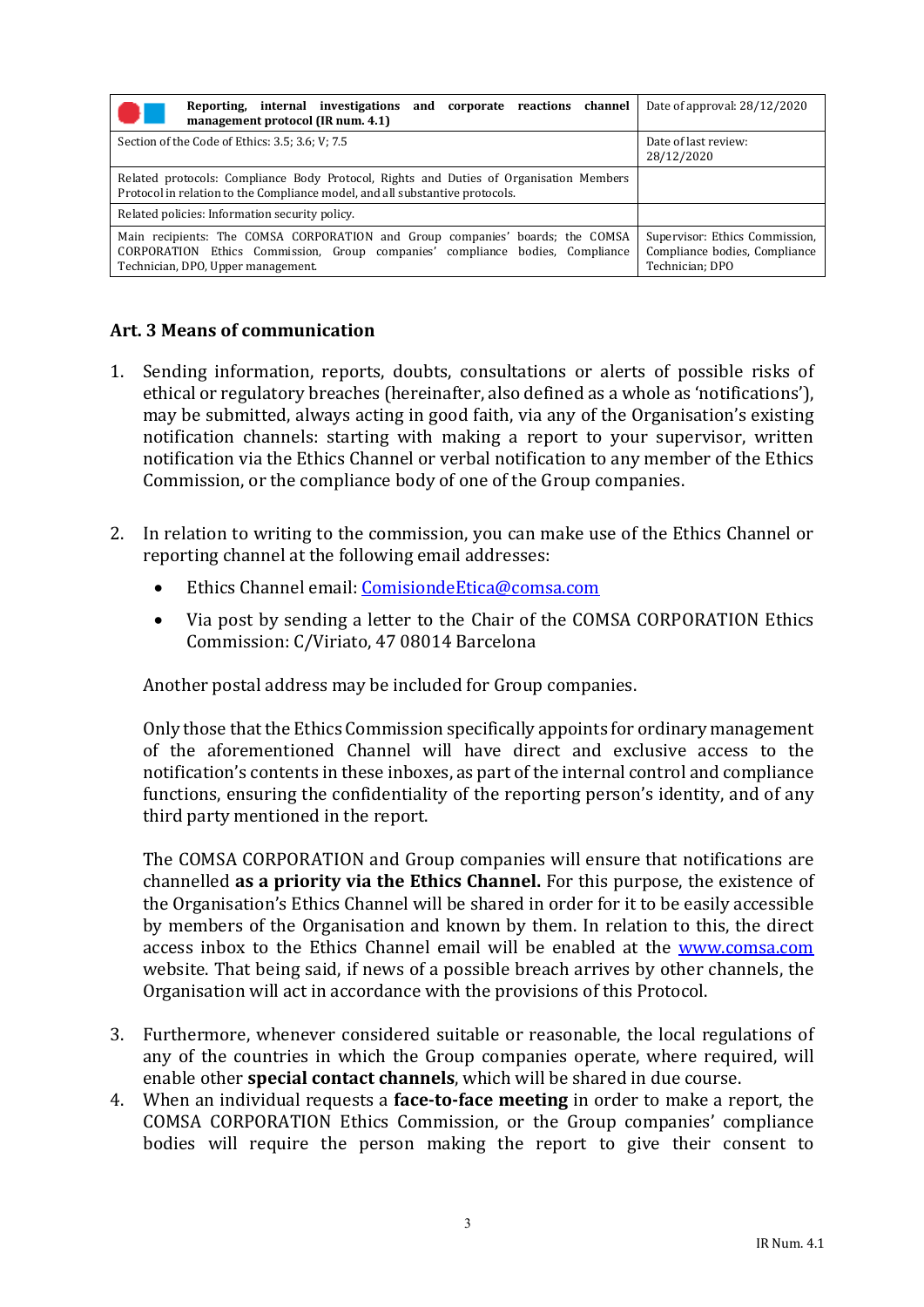| and corporate reactions channel<br>Reporting, internal investigations<br>management protocol (IR num. 4.1)                                                                                           | Date of approval: 28/12/2020                                                       |
|------------------------------------------------------------------------------------------------------------------------------------------------------------------------------------------------------|------------------------------------------------------------------------------------|
| Section of the Code of Ethics: 3.5; 3.6; V; 7.5                                                                                                                                                      | Date of last review:<br>28/12/2020                                                 |
| Related protocols: Compliance Body Protocol, Rights and Duties of Organisation Members<br>Protocol in relation to the Compliance model, and all substantive protocols.                               |                                                                                    |
| Related policies: Information security policy.                                                                                                                                                       |                                                                                    |
| Main recipients: The COMSA CORPORATION and Group companies' boards; the COMSA<br>CORPORATION Ethics Commission, Group companies' compliance bodies, Compliance<br>Technician, DPO, Upper management. | Supervisor: Ethics Commission,<br>Compliance bodies, Compliance<br>Technician; DPO |

comprehensively record the details of the meeting in a long-lasting and stable format. Specifically, the meeting will be able to record, either via a recording of the conversation, or via a detailed list of the minutes.

5. For application of this protocol, it will address the regulatory specifications that may exist in the various countries in which the COMSA CORPORATION or Group companies are present.

#### **Art.4 Competent Body-Notifications Recipient**

- 1. The COMSA CORPORATION Ethics Commission, as the (penal) compliance body, is the competent body for management and supervision of the correct operation of the Ethics Channel and recipient of any notifications sent. It powers not only extend to the COMSA CORPORATION, but also to the Group companies.
- 2. Notifications, as well as the information and documentation attached to them, must be directly sent to the Ethics Commission, or to the Group company compliance body, by the corresponding intermediary, in the cases in which the company's compliance body is made up by the Ethics Commission, as well as an intermediary between said Commission and the company's board and members, in order for it to inform said Commission2.
- 3. In all cases, the intermediaries between the Group companies and members of the Ethics Commission when aware of any events, must inform the Ethics Commission for them to review.
- 4. In addition, for the exercising of the various functions linked to the COMSA CORPORATION and Group companies' notifications management, the Ethics Commission may have access to support or help from individuals connected to other COMSA CORPORATION and Group companies' departments which, addressing the specific circumstances of the case, when advised as necessary.

<sup>&</sup>lt;sup>2</sup> An updated Annex of the compliance body's information of each of the Group companies, and the direct contact method for it is published on the COMSA CORPORATION webpage. www.comsa.com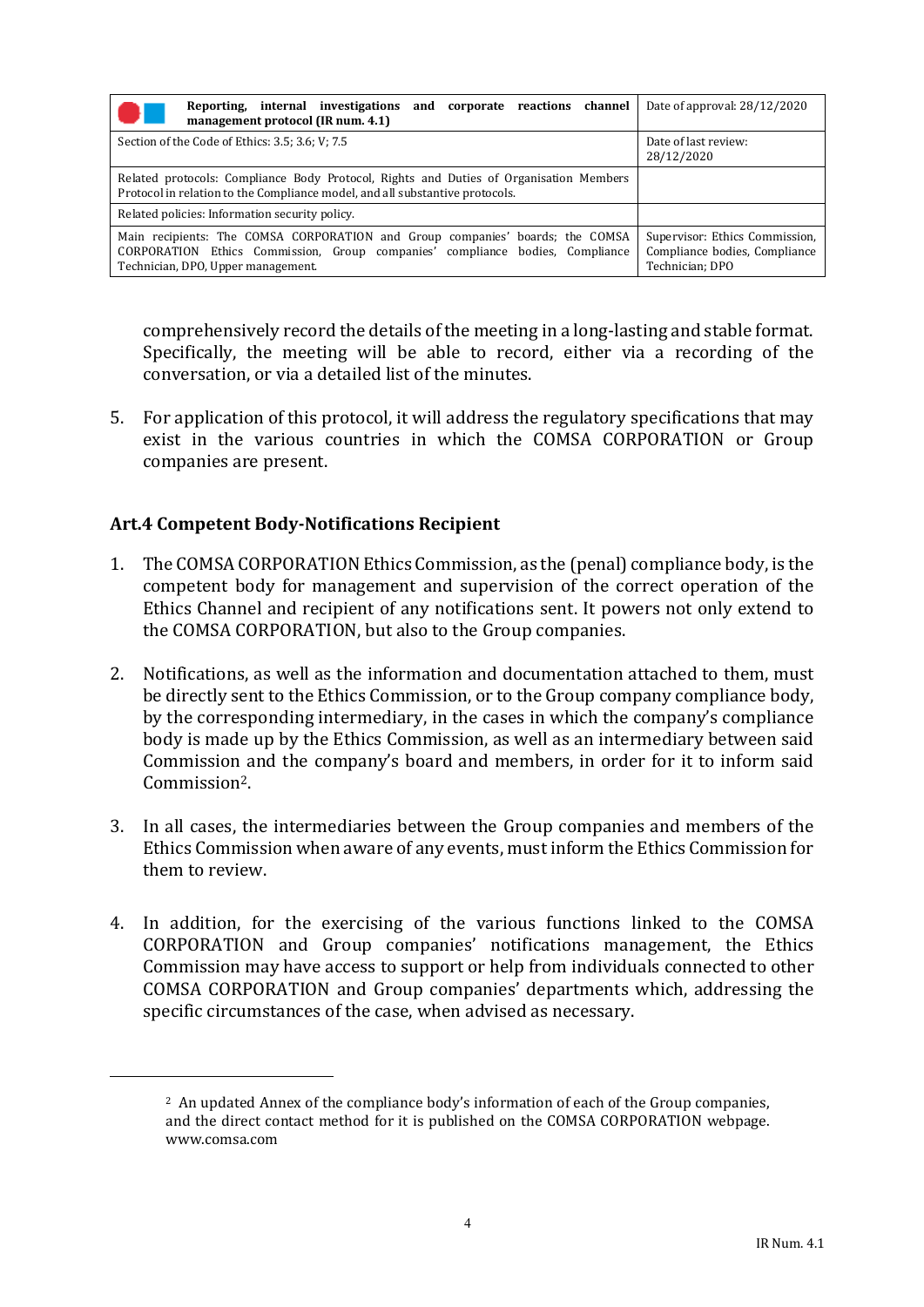| Reporting, internal investigations<br>and corporate reactions channel<br>management protocol (IR num. 4.1)                                                                                           | Date of approval: $28/12/2020$                                                     |
|------------------------------------------------------------------------------------------------------------------------------------------------------------------------------------------------------|------------------------------------------------------------------------------------|
| Section of the Code of Ethics: 3.5; 3.6; V; 7.5                                                                                                                                                      | Date of last review:<br>28/12/2020                                                 |
| Related protocols: Compliance Body Protocol, Rights and Duties of Organisation Members<br>Protocol in relation to the Compliance model, and all substantive protocols.                               |                                                                                    |
| Related policies: Information security policy.                                                                                                                                                       |                                                                                    |
| Main recipients: The COMSA CORPORATION and Group companies' boards; the COMSA<br>CORPORATION Ethics Commission, Group companies' compliance bodies, Compliance<br>Technician, DPO, Upper management. | Supervisor: Ethics Commission,<br>Compliance bodies, Compliance<br>Technician; DPO |

## **Art. 5 Reporting Management System**

- 1. The COMSA CORPORATION Ethics Commission, acts as a registered body and is the end recipient of notifications sent by the COMSA CORPORATION and the Group company members. For this purpose, they will keep a record of meetings, decisions and actions using the Report Management (RMS) System.
- 2. The RMS is a database that contains the appropriate security measures in accordance with applicable data protection regulations, which record all reports received, as well as any decision and/or action adopted in relation to them.
- 3. The RMS is the tool used by the Ethics Commission to record, order and document notifications, and following up on how they are handled. A model of the database is attached as an Annex, which should be completed with the report's information, whenever they occur.
- 4. It ensures that the information related to the reports that are lodged are only held for the time needed to decide upon the suitability of initiating or not an internal investigation regarding the events concerned.

#### **Art. 6 Guarantees and measures of protection**

- 1. For the purposes of enabling that effective and responsible use, the COMSA CORPORATION and Group companies will take the following measures and guarantees:
	- a. All members of the Organisation will be clearly and regularly informed of their obligation to make the Ethics Commission aware (either directly or via one of the existing communication channels), of any event or conduct that may breach the law, the Code of Ethics and internal regulations, of which they have proof, and in relation to which any COMSA CORPORATION or Group companies' board member, director, member of staff or partner is involved.
	- b. All members of the Organisation are warned that, in the case of abusing, indiscreetly using and/or in bad faith the notification channels, they are subject to possible disciplinary and legal sanctions. In relation to this, where a report is confirmed as false, it will be treated as a serious offence.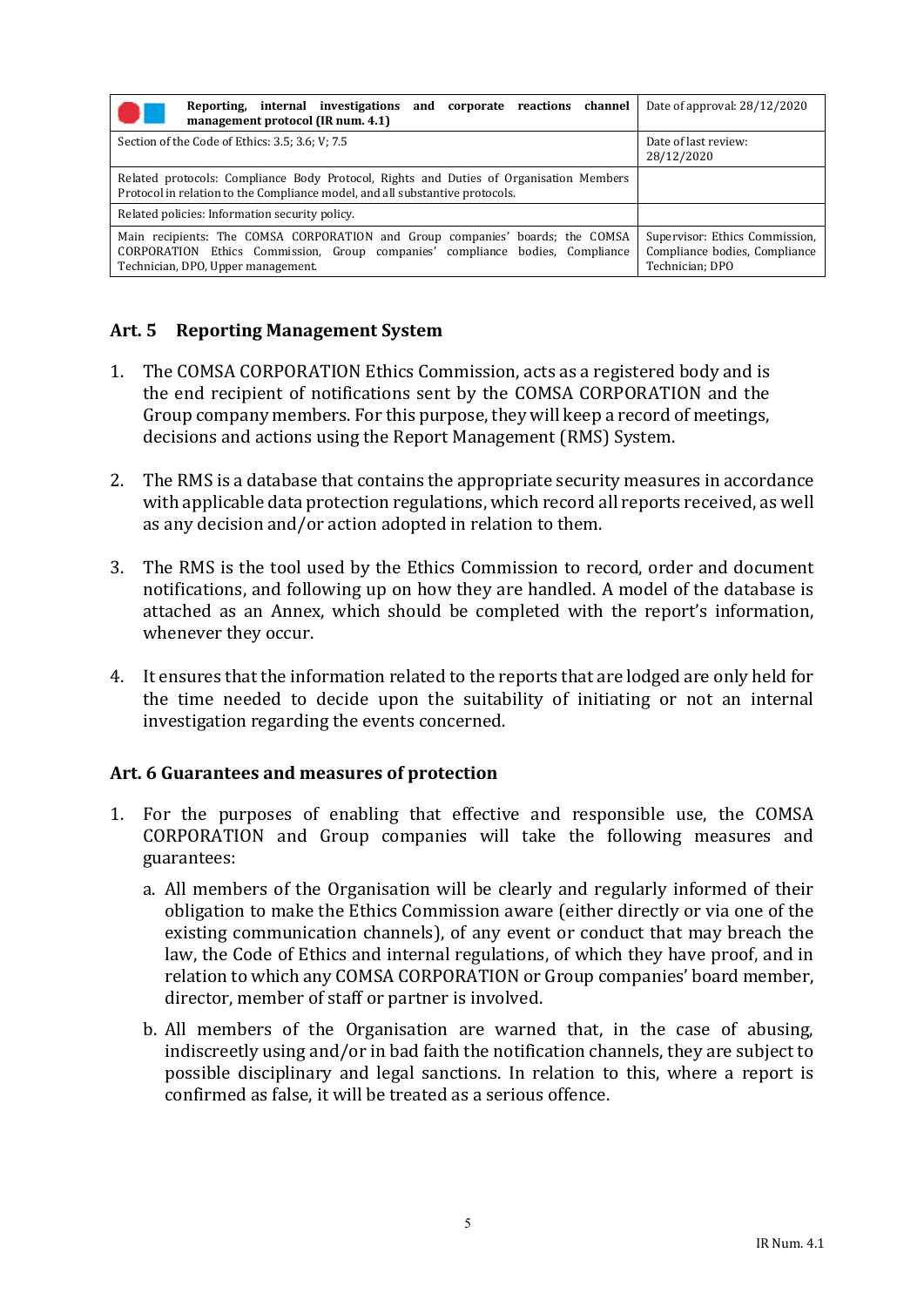| and corporate reactions channel<br>Reporting, internal investigations<br>management protocol (IR num. 4.1)                                                                                           | Date of approval: 28/12/2020                                                       |
|------------------------------------------------------------------------------------------------------------------------------------------------------------------------------------------------------|------------------------------------------------------------------------------------|
| Section of the Code of Ethics: 3.5; 3.6; V; 7.5                                                                                                                                                      | Date of last review:<br>28/12/2020                                                 |
| Related protocols: Compliance Body Protocol, Rights and Duties of Organisation Members<br>Protocol in relation to the Compliance model, and all substantive protocols.                               |                                                                                    |
| Related policies: Information security policy.                                                                                                                                                       |                                                                                    |
| Main recipients: The COMSA CORPORATION and Group companies' boards; the COMSA<br>CORPORATION Ethics Commission, Group companies' compliance bodies, Compliance<br>Technician, DPO, Upper management. | Supervisor: Ethics Commission,<br>Compliance bodies, Compliance<br>Technician; DPO |

- c. All members of the Organisation are informed that they are required to collaborate with any possible investigation that takes place, in order to clarify the events linked to possible offences.
- d. Those that use the existing communication channels and Ethics channel to notify, report, observe or raise the alarm regarding any risk of non-compliance, are ensured that they will not suffer any reprisals by the Organisation for the simple fact of having made the report, as long as they act in good faith and/or have reasonable suspicion to believe that the information regarding the reported offences is true at the time of making the report.
- e. The Organisation ensures they will adopt the measures necessary to safeguard the rights of the Organisation's members, who have to collaborate with an internal investigation process.
- f. They will ensure that the measures necessary to safeguard the rights of those assisting the reporting person during the report process in a work-related context will be adopted.
- g. They ensure that in relation to the communication channels users that their information will be handled in accordance with current legislation, respecting the reporting person's confidentiality, in order for them to be sure that their identity will only be known by those charged with investigating the events and taking the corresponding decisions.

In relation to this, the identity of the reporting person will always be kept secret, as long as it is not required by national authorities, all within the framework of legal proceedings, specifically to safeguard the right of defence of the affected person. In this case, the reporting person will be informed before revealing their identity, providing them with a written explanation of the reasons why their information has been revealed, unless said information may compromise the investigation or legal proceedings.

h. Personal information that is not pertinent to the specific report is not gathered. Should this data have been gathered accidentally, its immediate deletion is guaranteed.

Addressing these objectives, this Protocol should be linked to the remaining compliance model internal regulations, which include the rights of the Organisation's members, as well as the data protection guarantees. In relation to this, addressing not only the provisions of the rights and obligations of the Organisation's members protocol in respect of the compliance model, but also the provisions of the Group Privacy Policy are of special interest.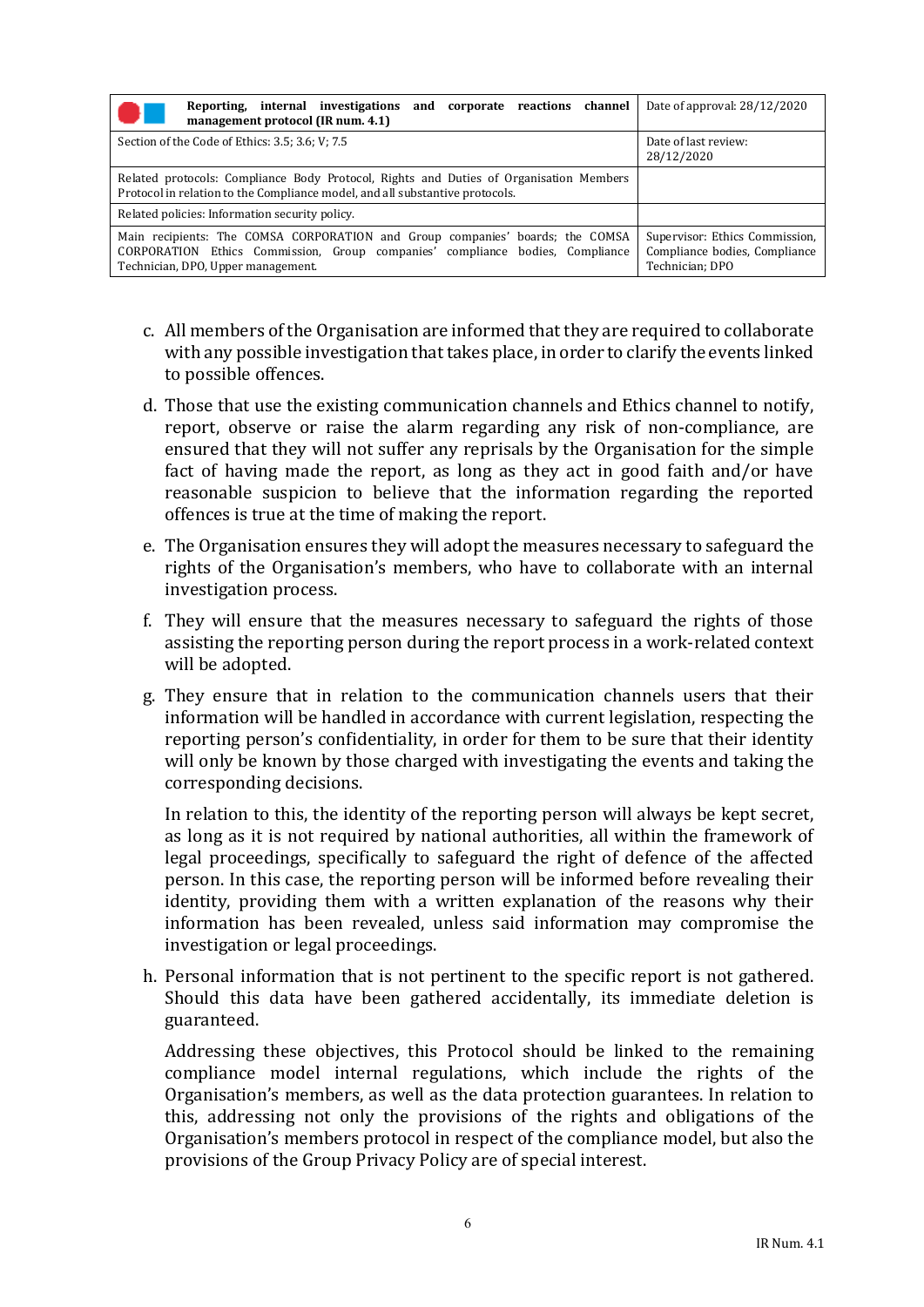| Reporting, internal investigations and corporate reactions channel<br>management protocol (IR num. 4.1)                                                                                              | Date of approval: 28/12/2020                                                       |
|------------------------------------------------------------------------------------------------------------------------------------------------------------------------------------------------------|------------------------------------------------------------------------------------|
| Section of the Code of Ethics: 3.5; 3.6; V; 7.5                                                                                                                                                      | Date of last review:<br>28/12/2020                                                 |
| Related protocols: Compliance Body Protocol, Rights and Duties of Organisation Members<br>Protocol in relation to the Compliance model, and all substantive protocols.                               |                                                                                    |
| Related policies: Information security policy.                                                                                                                                                       |                                                                                    |
| Main recipients: The COMSA CORPORATION and Group companies' boards; the COMSA<br>CORPORATION Ethics Commission, Group companies' compliance bodies, Compliance<br>Technician, DPO, Upper management. | Supervisor: Ethics Commission,<br>Compliance bodies, Compliance<br>Technician; DPO |

## **Art. 7 Receipt of reports.**

- 1. The Ethics Commission is the final recipient of the report. In the case of receiving a report, the Commission Secretary will call the remaining members, who should meet as soon as it is possible.
- 2. Similarly, the Ethics Commission Secretary will call the remaining members when the report, observations or alerts of risks have reached him/her via any other information channel.
- 3. Any other member of the Ethics Commission, who via any other channel from the Ethics Channel receives a report, they will notify the Ethics Commission Secretary, in order for him/her to call the remaining members.
- 4. Ensuring the confidentiality of the reporting person's information, it is advised that the notification or report is prepared nominally. However, the fact that nominal reports are promoted, does not signify that reports or notifications received anonymously are not admitted or taken into consideration (which should be evaluated in each specific case). In all cases, those making the report anonymously, will have the same protection in virtue of this Protocol, if subsequently they are identified.
- 5. Users of the Ethics Channel must act based on the principle of good faith.

#### **Art. 8 Reports management: general procedure**

- 1. After receipt, the Ethics Commission will evaluate the risk category, and determine if the report (of which they may have been made aware by any of the existing notification channels), is linked to:
	- Infringements related to the Code of Ethics.
	- The commission of criminal irregularities, of which the COMSA CORPORATION or Group company may be liable.
	- Financial or audit related infringements or irregularities, of a non-criminal nature.
	- A situation that originates for reasons against the wishes of the COMSA CORPORATION Group companies.
- 2. The receipt of any report, observation or alert of a possible risk means it should be recorded in the RMS.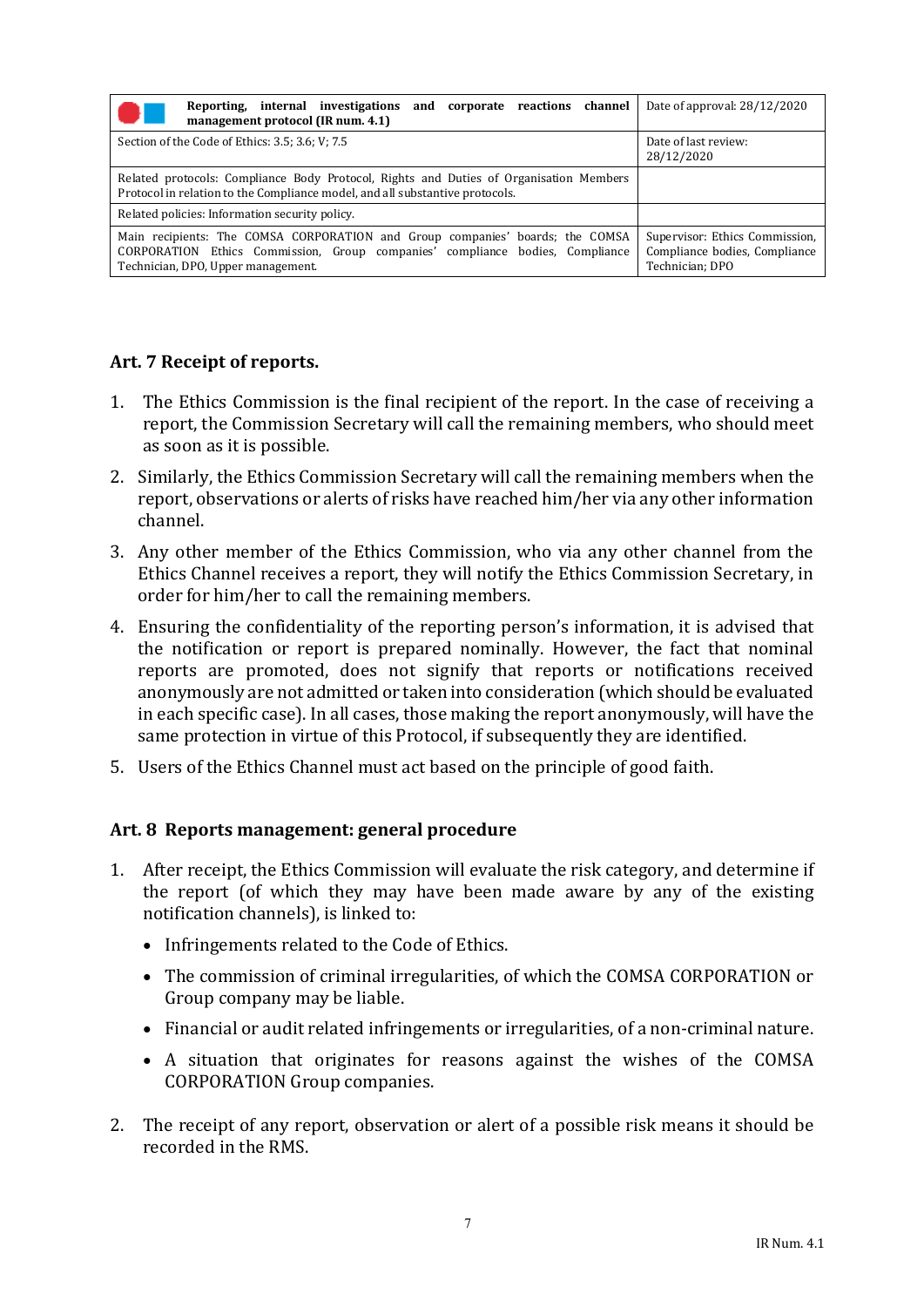| Reporting, internal investigations and corporate reactions channel<br>management protocol (IR num. 4.1)                                                                                              | Date of approval: 28/12/2020                                                       |
|------------------------------------------------------------------------------------------------------------------------------------------------------------------------------------------------------|------------------------------------------------------------------------------------|
| Section of the Code of Ethics: 3.5; 3.6; V; 7.5                                                                                                                                                      | Date of last review:<br>28/12/2020                                                 |
| Related protocols: Compliance Body Protocol, Rights and Duties of Organisation Members<br>Protocol in relation to the Compliance model, and all substantive protocols.                               |                                                                                    |
| Related policies: Information security policy.                                                                                                                                                       |                                                                                    |
| Main recipients: The COMSA CORPORATION and Group companies' boards; the COMSA<br>CORPORATION Ethics Commission, Group companies' compliance bodies, Compliance<br>Technician, DPO, Upper management. | Supervisor: Ethics Commission,<br>Compliance bodies, Compliance<br>Technician; DPO |

3. No report, observation or alert of a possible risk will be ignored.

#### **Art. 9** *Management of reports: sending the report receipt notification.*

- 1. Once the report, observation or alert of a possible risk is received, the Ethics Committee will meet as soon as is possible, in order to evaluate and determine its importance. In a maximum of seven days after receipt the reporting person will be informed their report has arrived.
- 2. Once the report, observation or alert of possible risk has been received, the sender will be informed of the handling of their personal data contained in or related to the reports received via the Reports Channel.
- 3. In order to provide the reporter with the receipt, and inform them of the gathering and handling of their personal data, the Ethics Commission Chairman will send to them one of the following notifications in function of the preliminary evaluation carried out by the Ethics Commission, whose draft will be provided by the Secretary.
	- a. Should the report not be considered as pertinent, inadmissible or not related to the purposes of the COMSA CORPORATION and Group companies' compliance model, notification will be sent to the reporting person informing them of said decision.
	- b. Should it be decided to redirect the report, observation or alert of a possible risk to other sections or departments of the COMSA CORPORATION or Group companies, the reporter will be notified in respect of this, in order to inform them of the suggested recipient for their notification. The COMSA CORPORATION or Group companies' section or department that analyses the report will inform the Ethics Commission of the analysis results. Only in the case of any behaviour or actions by the Group or any of its members that breaches may have breached any precept of the Code of Ethics, the Ethics Commission will initiate the case for it to be heard. In any case, the reporting person will be notified of the closing of the case or the initiation of proceedings and, where applicable, the start of the hearing.
	- c. When the report, observation or alert of possible risks is considered pertinent but its contents are insufficient, incomplete or do not provide sufficient details in order to initiate the case related to the file, notification will be sent informing them of the acceptance of the notification or report, and requesting additional information when necessary. Subsequent to this notification, once all the information requested has been gathered, the reporter will be notified of the initiation of the file and related case.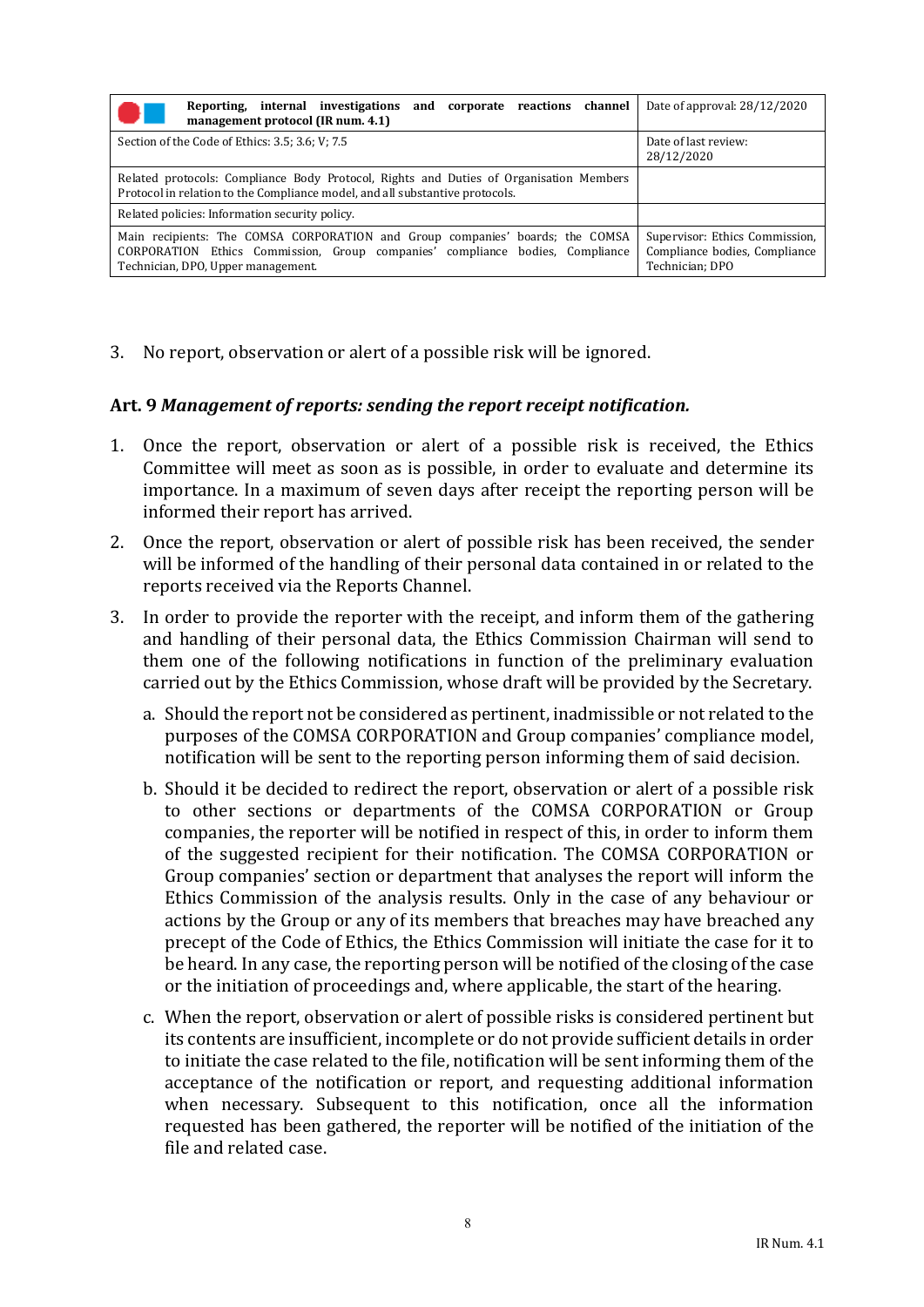| Reporting, internal investigations and corporate reactions channel<br>management protocol (IR num. 4.1)                                                                                              | Date of approval: 28/12/2020                                                       |
|------------------------------------------------------------------------------------------------------------------------------------------------------------------------------------------------------|------------------------------------------------------------------------------------|
| Section of the Code of Ethics: 3.5; 3.6; V; 7.5                                                                                                                                                      | Date of last review:<br>28/12/2020                                                 |
| Related protocols: Compliance Body Protocol, Rights and Duties of Organisation Members<br>Protocol in relation to the Compliance model, and all substantive protocols.                               |                                                                                    |
| Related policies: Information security policy.                                                                                                                                                       |                                                                                    |
| Main recipients: The COMSA CORPORATION and Group companies' boards; the COMSA<br>CORPORATION Ethics Commission, Group companies' compliance bodies, Compliance<br>Technician, DPO, Upper management. | Supervisor: Ethics Commission.<br>Compliance bodies, Compliance<br>Technician; DPO |

- d. When it is considered that the report, observation or alert of possible risks is pertinent and the information or documentation provided sufficient to initiate the proceedings and corresponding case, notification will be sent informing them of such.
- 4. Once the report, observation or alert of possible risks has been received, and as soon as the information related to the reported individuals does not hinder the processing of the case, those individuals reported to the Ethics Commission in relation to the report, observation or alert of possible risks, will be informed. The identity of the person that sends the notification will not be made public, as long as legally admissible.
- 5. Should the reporter provide information belonging to a third party who is not the reporter (witnesses for example), they should inform said third party of the handling of the information and the origin of it, requesting their consent for said handling.
- 6. The following procedures may be applied to provide evidence of the sending and contents of the notification sent:
	- a. In the case of the reporter having provided their postal address, this shall be used over any other possible methods of communication to be used. The corresponding communication will be sent in a sealed envelope sent by recorded delivery and a text certificate.
	- b. When the reporter has no postal address, but they do have an email address, this shall be used for notification purposes. These electronic records will have the highest level of protection possible.
- 6. The Ethics Commission Chairman will record the reasons to either close or open the case, ensuring that said document is recorded in the Report Management System*.*
- 7. The Ethics Commission Chairman will request, when they consider appropriate, the Human Resources Department to take the relevant measures to prevent and avoid possible reprisals against the reporter.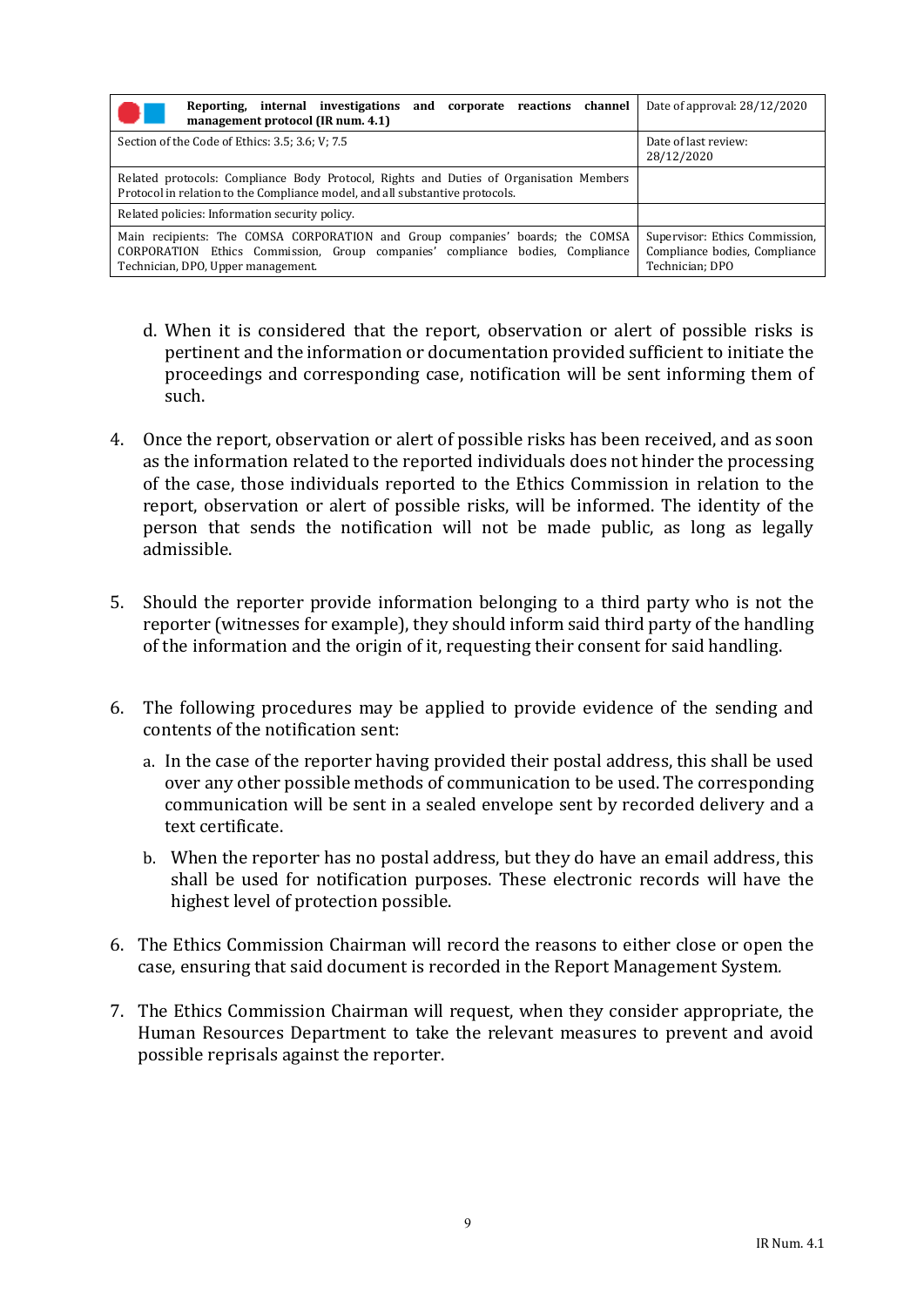| Reporting, internal investigations and corporate reactions channel<br>management protocol (IR num. 4.1)                                                                                              | Date of approval: 28/12/2020                                                       |
|------------------------------------------------------------------------------------------------------------------------------------------------------------------------------------------------------|------------------------------------------------------------------------------------|
| Section of the Code of Ethics: 3.5; 3.6; V; 7.5                                                                                                                                                      | Date of last review:<br>28/12/2020                                                 |
| Related protocols: Compliance Body Protocol, Rights and Duties of Organisation Members<br>Protocol in relation to the Compliance model, and all substantive protocols.                               |                                                                                    |
| Related policies: Information security policy.                                                                                                                                                       |                                                                                    |
| Main recipients: The COMSA CORPORATION and Group companies' boards; the COMSA<br>CORPORATION Ethics Commission, Group companies' compliance bodies, Compliance<br>Technician, DPO, Upper management. | Supervisor: Ethics Commission,<br>Compliance bodies, Compliance<br>Technician; DPO |

### **Art. 10 Issuing of the Report regarding the report, observation or alert of possible risks.**

- 1. Once the proceedings have been initiated, the Ethics Commission Secretary, under the supervision of the Chairman, and with the support of the COMSA CORPORATION and Group companies' departments considered as appropriate, addressing the specific circumstances of the case, a report will be prepared regarding the aforementioned report, which will contain the following points:
	- A description of the report, observational alert of possible risks, including its Unique Identification Number and date of receipt.
	- Information provided in the report, observation or alert of possible risks, separating the objective information from the subjective information.
	- Evaluation of the contents of the report, observation or alert of possible risks and of the credibility of the reporting person.
	- Analysis of the information and its inclusion of the report, observational alert of possible risks, with details of the most probable hypothesis and that of the highest risk.
	- Measures proposed and/or implemented, in the case of the Ethics Commission Chairman having considered them necessary or suitable for reasons of urgency.
	- Proposal of actions.
- 2. Once the Report regarding the aforementioned report, observation or alert of possible risks is complete and reviewed by the Ethics Commission Chairman, the Secretary will distribute it to the remaining members of the Commission, in order for them to decide the action they consider necessary, as well as ratifying the contents as a group.
- 3. In the case of the Ethics Commission considering that the report, observational alert of possible risks is materially irrelevant, insignificant or that it does not provide sufficient evidence, the case shall be closed, with the reporter being notified of this.
- 4. Otherwise, the Chairman will send the Report regarding the report to the COMSA CORPORATION board of directors, or where applicable to the Group company affected, for them to have early awareness of it, irrespective of whether proceedings are initiated or not by the Ethics Commission.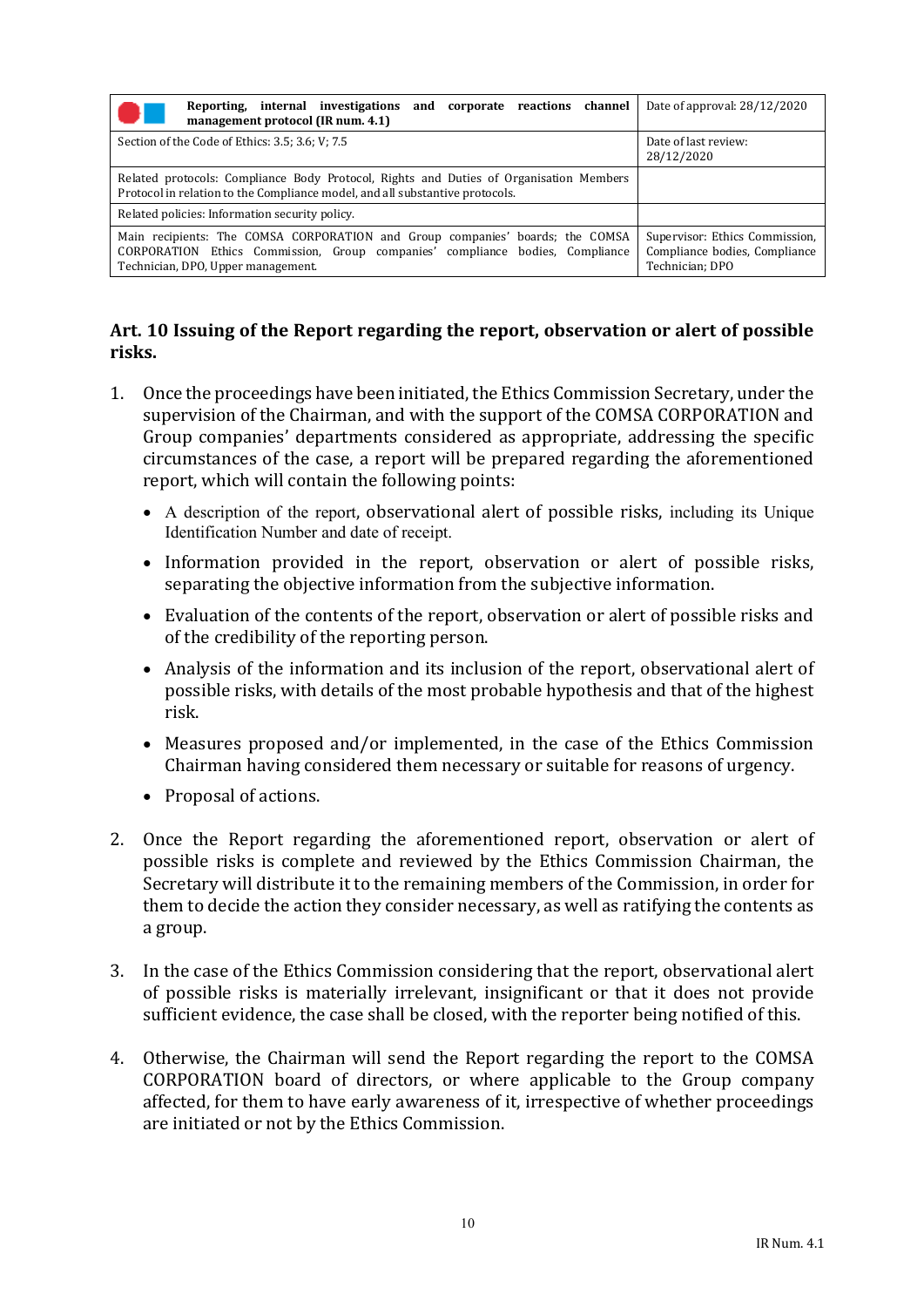| Reporting, internal investigations and corporate reactions channel<br>management protocol (IR num. 4.1)                                                                                              | Date of approval: 28/12/2020                                                       |
|------------------------------------------------------------------------------------------------------------------------------------------------------------------------------------------------------|------------------------------------------------------------------------------------|
| Section of the Code of Ethics: 3.5; 3.6; V; 7.5                                                                                                                                                      | Date of last review:<br>28/12/2020                                                 |
| Related protocols: Compliance Body Protocol, Rights and Duties of Organisation Members<br>Protocol in relation to the Compliance model, and all substantive protocols.                               |                                                                                    |
| Related policies: Information security policy.                                                                                                                                                       |                                                                                    |
| Main recipients: The COMSA CORPORATION and Group companies' boards; the COMSA<br>CORPORATION Ethics Commission, Group companies' compliance bodies, Compliance<br>Technician, DPO, Upper management. | Supervisor: Ethics Commission,<br>Compliance bodies, Compliance<br>Technician; DPO |

5. The Secretary will be responsible for, in relation to the documentation relating to the proceedings, including the report, observation or alert of possible risks, the notifications, proceedings acts as well as the Report regarding the aforementioned report are stored in the Report Management System, providing where applicable, the relevant instructions to 3rd parties, addressing the case in question.

#### **Art. 11 Internal investigations**

- 1. When the Ethics Commission understands that the report received is relevant and true, it will order the initiation of an internal corporate investigation. Proceedings will be ordered by the Ethics Commission Secretary.
- 2. The investigation will continue until the origin of the risk is identified, and the strategy to be applied. The Ethics Commission will assign the human and financial resources necessary in order to carry out an investigation in proportion with the seriousness of the risk identified.
- 3. Addressing the characteristics of the case, the Ethics Commission may name a person in charge of the investigation, who works for the Organisation, or naming an external individual. It is also possible that the internal investigation is mixed. In all cases, the Ethics Commission will ensure that the person in charge of the investigation has all the resources necessary to be able to carry out their role, assisted by the Commission Secretary.
- 4. In those cases, in which personal data is shared amongst Group companies or, where they exist, being sent to COMSA CORPORATION offices located abroad, they must comply with the provisions of both Spanish data protection law, as well as similar regulations in the foreign country.
- 5. At the start of the internal investigation, the individual charged with the investigation will set the boundaries for their plan of action. For this purpose, they will design a plan of interviews, taking into account their order, preparation, possible sporadic confessions, and the form in which the interviews will take place.
- 6. In addition to the interviews, during the internal investigation, documentation of any format - may be examined, while always respecting limits established by legal regulations,— which may be relevant for the ongoing investigation.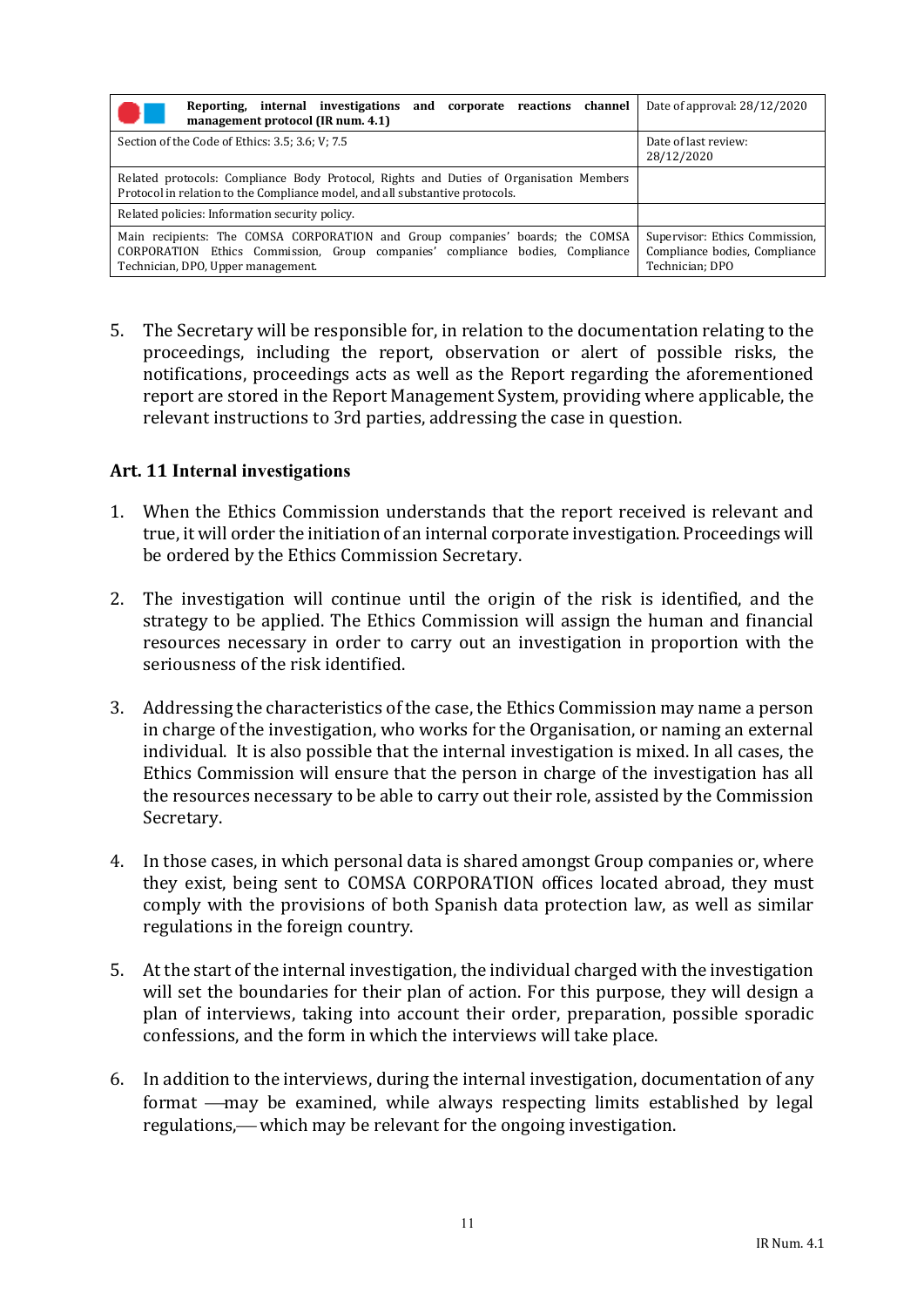| Reporting, internal investigations and corporate reactions channel<br>management protocol (IR num. 4.1)                                                                                              | Date of approval: 28/12/2020                                                       |  |  |
|------------------------------------------------------------------------------------------------------------------------------------------------------------------------------------------------------|------------------------------------------------------------------------------------|--|--|
| Section of the Code of Ethics: 3.5; 3.6; V; 7.5                                                                                                                                                      | Date of last review:<br>28/12/2020                                                 |  |  |
| Related protocols: Compliance Body Protocol, Rights and Duties of Organisation Members<br>Protocol in relation to the Compliance model, and all substantive protocols.                               |                                                                                    |  |  |
| Related policies: Information security policy.                                                                                                                                                       |                                                                                    |  |  |
| Main recipients: The COMSA CORPORATION and Group companies' boards; the COMSA<br>CORPORATION Ethics Commission, Group companies' compliance bodies, Compliance<br>Technician, DPO, Upper management. | Supervisor: Ethics Commission.<br>Compliance bodies, Compliance<br>Technician; DPO |  |  |

- 7. In relation to the hearings, the Ethics Commission Secretary will record the minutes at the end of each meeting, which will be signed by all those present.
- 8. In all cases, special care will be taken when sending notifications related to the handling of personal data, both in relation to the reporter and the reported person, or third parties involved in the report, or were included in the proceedings, within a maximum period of three months, which is established in respect of Spanish personal data protection regulations.
- 9. Once the internal investigation has been completed, the person in charge of said investigation will issue a written report of their conclusions. This report will be sent to the Ethics Commission, who should ratify it as the registered body, attaching the Report related to the aforementioned report. These documents will be recorded in the Reports Management System. The disciplinary measures considered as appropriate will be proposed in the investigation Report and its conclusions.

#### **Art. 12 Resolution**

- 1. Once the investigation report has been received along with the report regarding the aforementioned report, the Ethics Commission will, after reporting to the COMSA CORPORATION Board, adopt the relevant decisions in respect of the reported case.
- 2. Once the non-compliance event investigation is finalised, the Ethics Commission will adopt a resolution, which may consist in the following:
	- a. Closing the case if they consider there has been no evidence of non-compliance.
	- b. Proposing a sanction, which should be applied by the Human Resources Department
- 3. Once the risk situation investigation is finalised, the Ethics Commission will adopt a resolution, which may consist in the following:
	- a. Closing the case if they consider there has been no evidence of any risk.
	- b. Proposal of the application of an urgent provisional corrective measure.
	- c. Proposal of the application of a final corrective measure.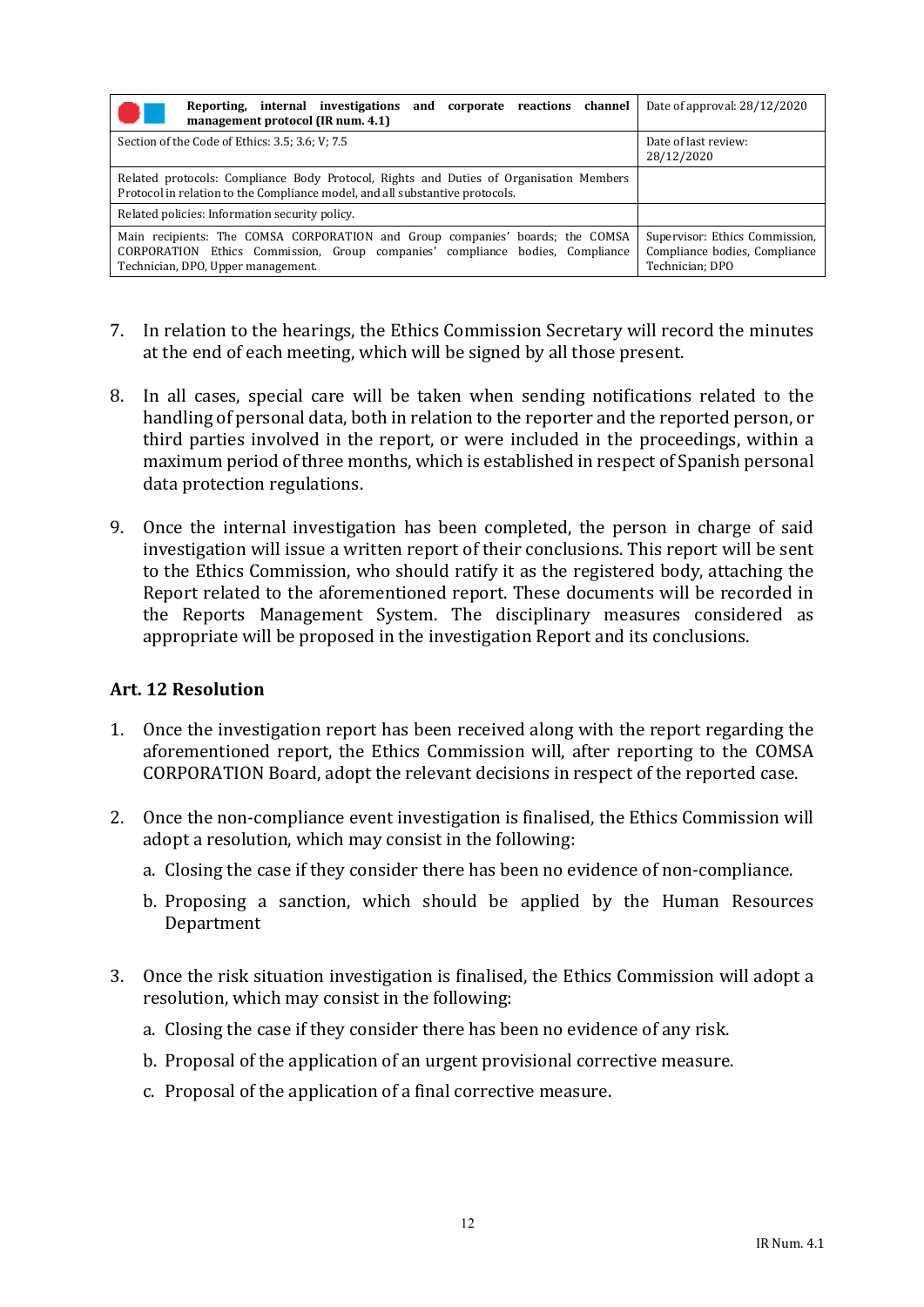| Reporting, internal investigations and corporate reactions channel<br>management protocol (IR num. 4.1)                                                                                              | Date of approval: 28/12/2020                                                       |  |  |
|------------------------------------------------------------------------------------------------------------------------------------------------------------------------------------------------------|------------------------------------------------------------------------------------|--|--|
| Section of the Code of Ethics: 3.5; 3.6; V; 7.5                                                                                                                                                      | Date of last review:<br>28/12/2020                                                 |  |  |
| Related protocols: Compliance Body Protocol, Rights and Duties of Organisation Members<br>Protocol in relation to the Compliance model, and all substantive protocols.                               |                                                                                    |  |  |
| Related policies: Information security policy.                                                                                                                                                       |                                                                                    |  |  |
| Main recipients: The COMSA CORPORATION and Group companies' boards; the COMSA<br>CORPORATION Ethics Commission, Group companies' compliance bodies, Compliance<br>Technician, DPO, Upper management. | Supervisor: Ethics Commission.<br>Compliance bodies, Compliance<br>Technician; DPO |  |  |

- 4. The actions that are agreed will be recorded and documented in the Report Management System. In relation to this, the Ethics Commission will order the disciplinary measures they feel are legitimate and proportionate to the events, in virtue of current regulations and, in the case of affecting members of the Organisation, will inform the Human Resources Department for it to be completed within the applicable work-related framework (see article 6 of the Organisation members rights and duties protocol).
- 5. The Ethics Commission should make recommendations that lead to improvements of internal controls that have been shown to be unsatisfactory and to send it to the board of directors for their evaluation and implementation. For this purpose, the Ethics Commission will request the necessary information from the departments or areas of activity affected by the discovered irregularities.

#### **Art. 13 Notification to the reporter and data block.**

- 1. The Ethics Commission Chairman will send a formal letter to the reporter regarding the completion of the case, stating if there has been an infringement of the rules that affects COMSA CORPORATION and Group companies. Similarly, the records will be blocked in the Reports Management System in relation to the file. Reports that have not been processed may only be recorded anonymously.
- 2. The letter mentioned in the previous paragraph will be sent to the reporter via recorded delivery and text certificate or via email, under the terms of point 6 .9.

Alternatively, and where the circumstances of the case require, the method used for notifying the reporter maybe delivery by hand, in the workplace with receipt of delivery.

#### **Art. 14 Notification of the reported person**

1. In the case of reports, observations or alerts of possible risks, in relation to which the Ethics Commission has initiated proceedings, the Ethics Commission Chairman will notify the reported person of the report received, the investigation that has taken place and the conclusions reached, via a formal letter, which may be sent in addition to other notifications, in which the reported person is notified of the adoption of pertinent contractual, disciplinary or legal measures.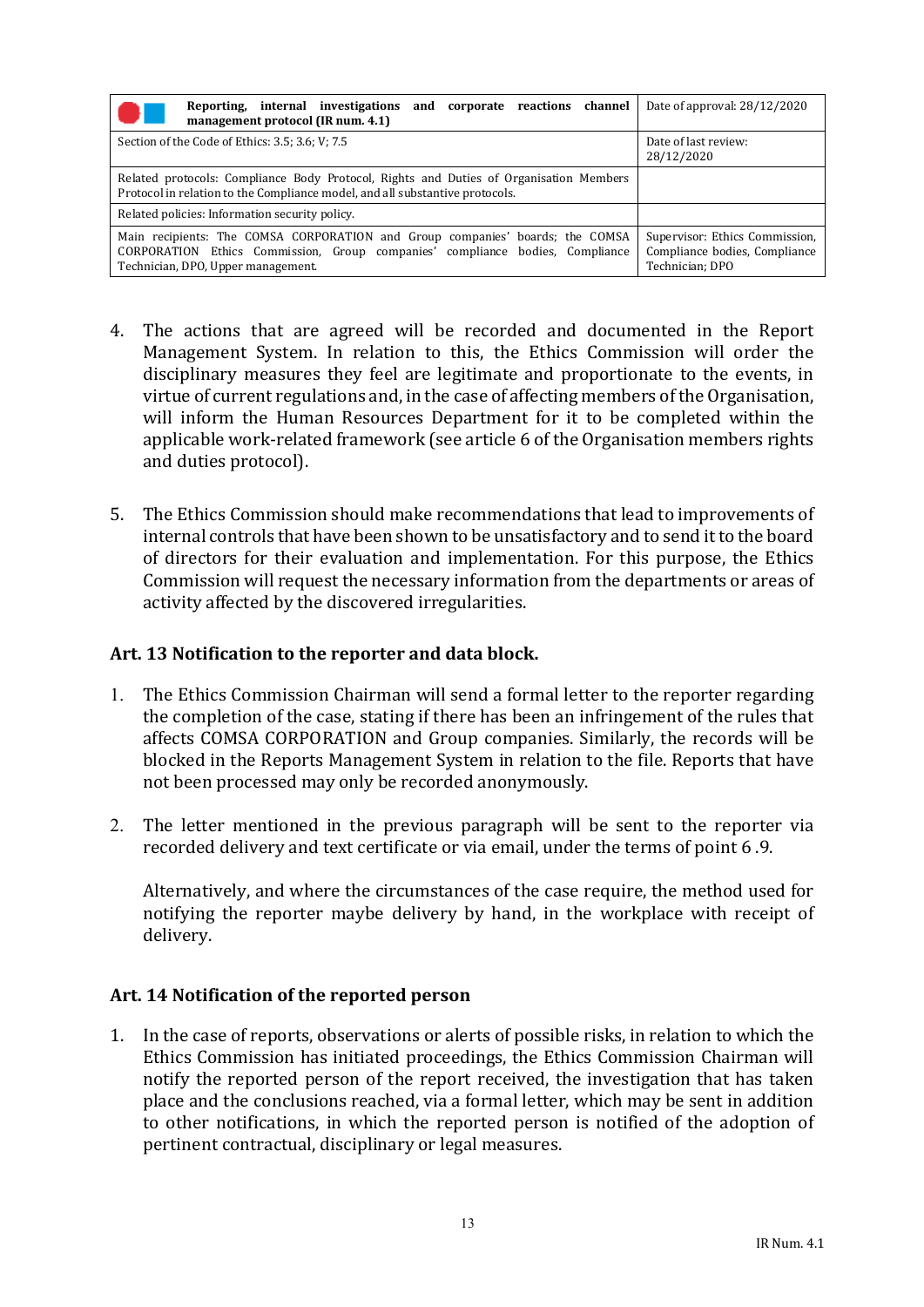| and corporate reactions channel<br>Reporting, internal investigations<br>management protocol (IR num. 4.1)                                                                                           | Date of approval: 28/12/2020                                                       |  |  |
|------------------------------------------------------------------------------------------------------------------------------------------------------------------------------------------------------|------------------------------------------------------------------------------------|--|--|
| Section of the Code of Ethics: 3.5; 3.6; V; 7.5                                                                                                                                                      | Date of last review:<br>28/12/2020                                                 |  |  |
| Related protocols: Compliance Body Protocol, Rights and Duties of Organisation Members<br>Protocol in relation to the Compliance model, and all substantive protocols.                               |                                                                                    |  |  |
| Related policies: Information security policy.                                                                                                                                                       |                                                                                    |  |  |
| Main recipients: The COMSA CORPORATION and Group companies' boards; the COMSA<br>CORPORATION Ethics Commission, Group companies' compliance bodies, Compliance<br>Technician, DPO, Upper management. | Supervisor: Ethics Commission.<br>Compliance bodies, Compliance<br>Technician; DPO |  |  |

- 2. The letter mentioned in the previous paragraph will be sent to the reported person via recorded delivery and text certificate or via email under the terms of point 6 .9. Alternatively, and where the circumstances of the case require, the method used for notifying the reporter maybe delivery by hand, in the workplace with receipt of delivery.
- 3. In all cases, and irrespective of the above, the Ethics Commission will take into account the *maximum period of three months,* as of the report date, where their data is collected, or previously if taking a declaration is considered necessary, to inform the reported person of the handling of their personal data in accordance with the provisions of Spanish personal data protection regulations.

In relation to the above, it is recommendable for the investigations that aim to clarify the events surrounding the report are not prolonged, at least during the initial phase, for longer than said period.

**A diagram of the report's management proceedings will be attached as an Annex to this Protocol.**

#### **Art. 15 Measures**

- 1. In accordance with the provisions of the COMSA CORPORATION and Group Companies Code of Ethics, as well as with the provisions of this protocol, all members of the Organisation are required to comply with the principles and procedures of the compliance model, as well as being required to report any contravention of them.
- 2. As a consequence, when the Ethics Commission confirms a breach of the provisions of the Code of Ethics, or any other document in the COMSA CORPORATION regulatory section, it will propose the disciplinary or contractual measures it considers suitable, addressing the seriousness of the events.
- 3. The labour-related disciplinary measures must respect applicable regulations, without losing effectiveness or proportionality with the seriousness of the related events.
- 5. Should the events have legal-penal importance, the measures necessary will be adopted to, in a shorter time as possible, inform the competent public authorities of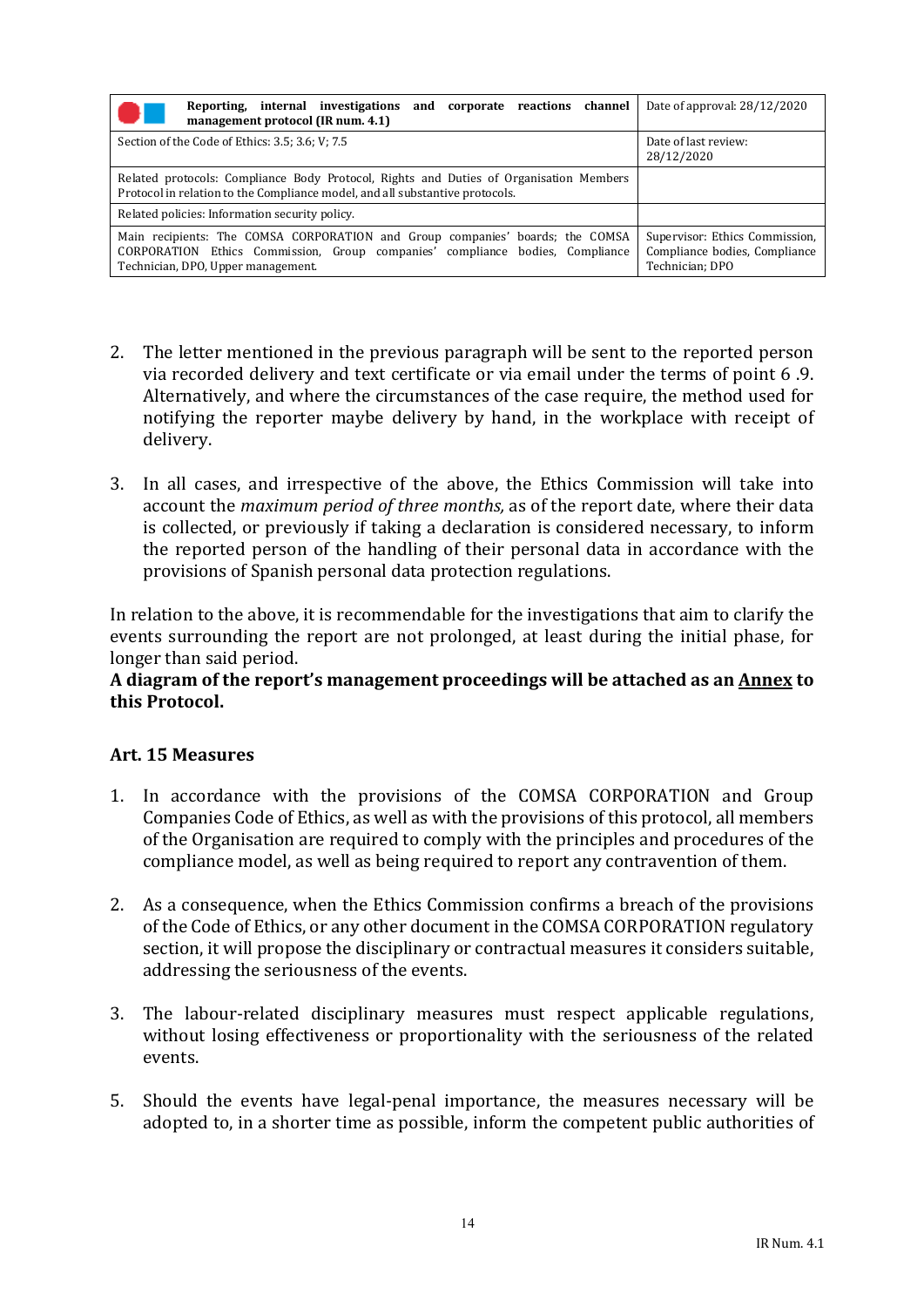| Reporting, internal investigations and corporate reactions channel<br>management protocol (IR num. 4.1)                                                                                              | Date of approval: 28/12/2020                                                       |
|------------------------------------------------------------------------------------------------------------------------------------------------------------------------------------------------------|------------------------------------------------------------------------------------|
| Section of the Code of Ethics: 3.5; 3.6; V; 7.5                                                                                                                                                      | Date of last review:<br>28/12/2020                                                 |
| Related protocols: Compliance Body Protocol, Rights and Duties of Organisation Members<br>Protocol in relation to the Compliance model, and all substantive protocols.                               |                                                                                    |
| Related policies: Information security policy.                                                                                                                                                       |                                                                                    |
| Main recipients: The COMSA CORPORATION and Group companies' boards; the COMSA<br>CORPORATION Ethics Commission, Group companies' compliance bodies, Compliance<br>Technician, DPO, Upper management. | Supervisor: Ethics Commission,<br>Compliance bodies, Compliance<br>Technician; DPO |

the events that have taken place along with any evidence and/or clues that have been gathered.

#### **Art. 16 Notification Protocol**

This Protocol will be available to all members of the Organisation at the COMSA CORPORATION Corporate Portal, as well as at the www.comsa.com webpage. Furthermore, this Protocol will be subject to the communication, training and awareness in order for it to be understood and put into practice.

#### **Art. 17 Updates and reviews.**

This Protocol will be reviewed and updated when necessary, in order to adapt it to any changes that arise in the business model, or in the context in which the Group operates, ensuring at all times its effective implementation.

#### **Art. 18 Validity**

This Protocol will enter into force once approved by the COMSA CORPORATION Board, and will be applicable under the terms established, and until it's update, review or derogation is approved.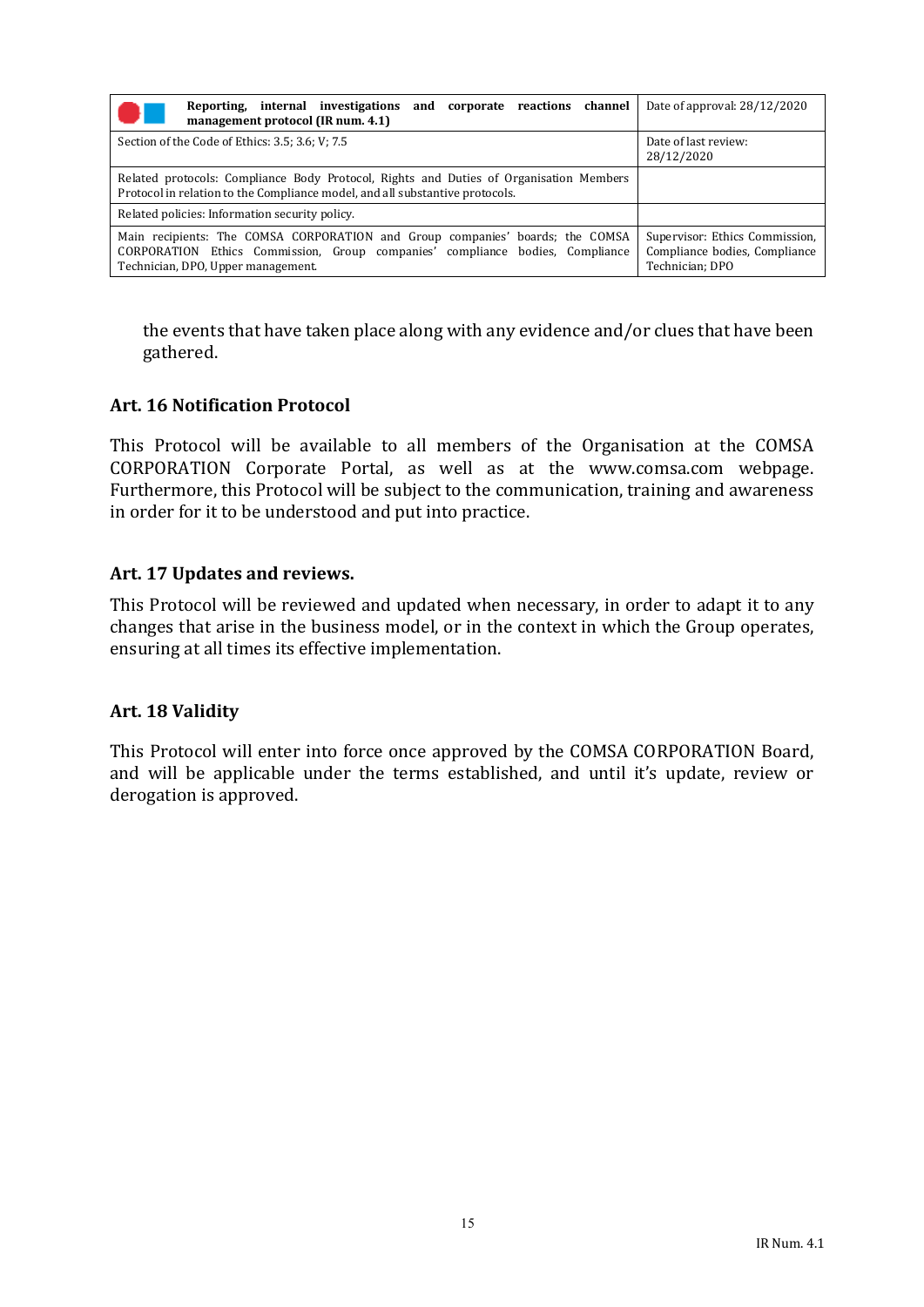| Reporting, internal investigations<br>and corporate reactions channel<br>management protocol (IR num. 4.1)                                                                                           | Date of approval: $28/12/2020$                                                     |  |  |
|------------------------------------------------------------------------------------------------------------------------------------------------------------------------------------------------------|------------------------------------------------------------------------------------|--|--|
| Section of the Code of Ethics: 3.5; 3.6; V; 7.5                                                                                                                                                      | Date of last review:<br>28/12/2020                                                 |  |  |
| Related protocols: Compliance Body Protocol, Rights and Duties of Organisation Members<br>Protocol in relation to the Compliance model, and all substantive protocols.                               |                                                                                    |  |  |
| Related policies: Information security policy.                                                                                                                                                       |                                                                                    |  |  |
| Main recipients: The COMSA CORPORATION and Group companies' boards; the COMSA<br>CORPORATION Ethics Commission, Group companies' compliance bodies, Compliance<br>Technician, DPO, Upper management. | Supervisor: Ethics Commission,<br>Compliance bodies, Compliance<br>Technician; DPO |  |  |

# **Annex I**

# **Report Management System database model**

| N <sup>2</sup><br>denuncia | Fecha<br>denuncia | Objeto | Denunciante |  | Acta Comisión Ética<br>Denunciado Sociedad afectada revisión preliminar de<br>la Denuncia | Incoación del<br>Expediente | Incoación del Expediente - Procedimiento |                          |            |                                |                               |                      |
|----------------------------|-------------------|--------|-------------|--|-------------------------------------------------------------------------------------------|-----------------------------|------------------------------------------|--------------------------|------------|--------------------------------|-------------------------------|----------------------|
|                            |                   |        |             |  |                                                                                           |                             | Informe de denuncia                      | Informe de Investigación | Resolución | Comunicación al<br>denunciante | Comunicación al<br>denunciado | Fecha de cancelación |
|                            |                   |        |             |  |                                                                                           |                             |                                          |                          |            |                                |                               |                      |
|                            |                   |        |             |  |                                                                                           |                             |                                          |                          |            |                                |                               |                      |
|                            |                   |        |             |  |                                                                                           |                             |                                          |                          |            |                                |                               |                      |
|                            |                   |        |             |  |                                                                                           |                             |                                          |                          |            |                                |                               |                      |
|                            |                   |        |             |  |                                                                                           |                             |                                          |                          |            |                                |                               |                      |
|                            |                   |        |             |  |                                                                                           |                             |                                          |                          |            |                                |                               |                      |
|                            |                   |        |             |  |                                                                                           |                             |                                          |                          |            |                                |                               |                      |
|                            |                   |        |             |  |                                                                                           |                             |                                          |                          |            |                                |                               |                      |
|                            |                   |        |             |  |                                                                                           |                             |                                          |                          |            |                                |                               |                      |
|                            |                   |        |             |  |                                                                                           |                             |                                          |                          |            |                                |                               |                      |